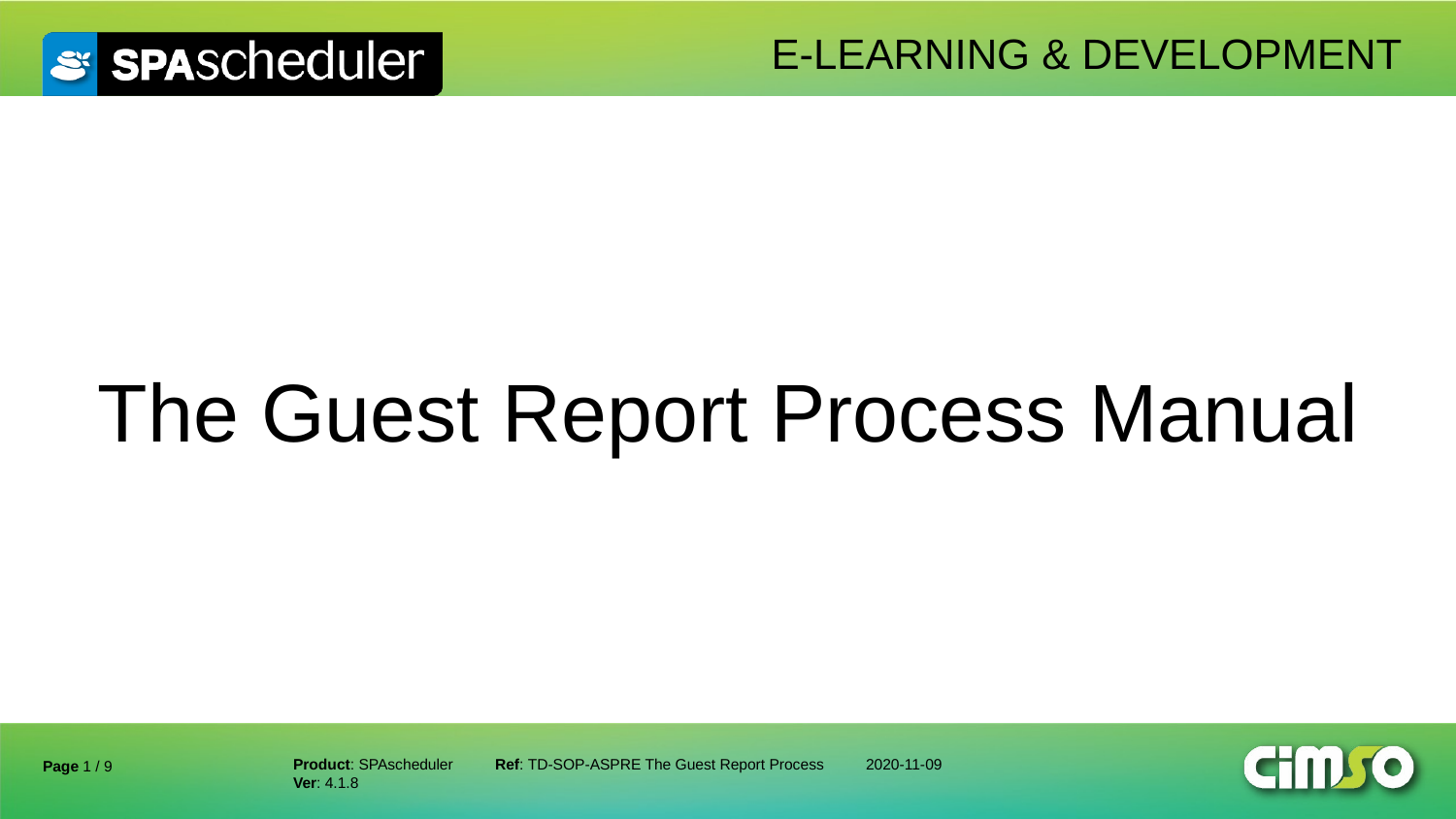#### **What Is A Report?**

A Report is a document that presents information in an organized format for a specific audience and purpose.

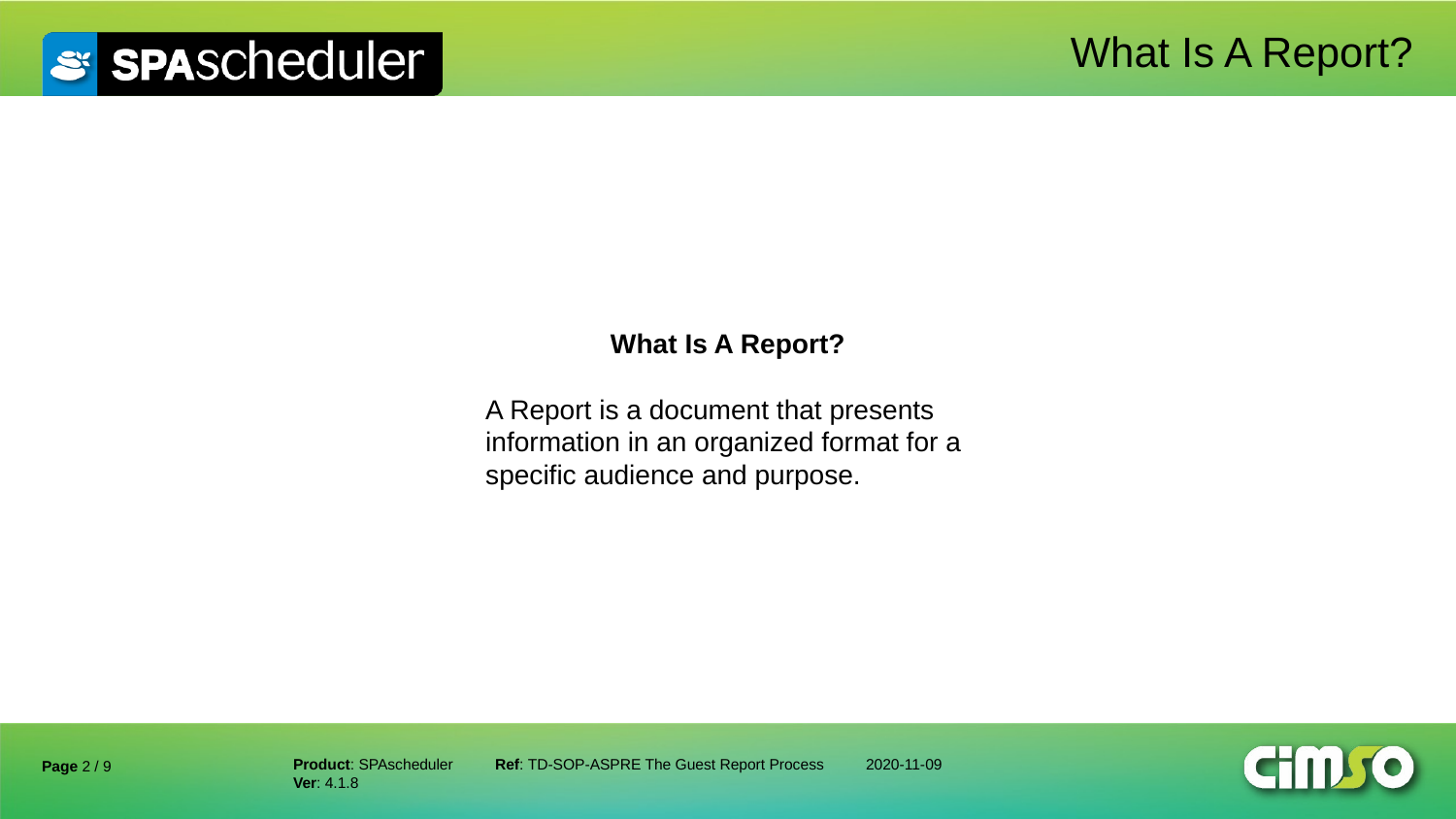### The Wheel: Customer Centric Design



#### **CUSTOMER CENTRIC DESIGN**

- Identify CDP customer data platform with extensive CRM
- Connect Single or bulk blast e-mail, SMS, fax and snail-mail
- Collaborate Local server to Web and mobile device data interchange
- Live Food, Beverage and Retail points of sale with stock control and procurement
- Play Schedule and manage Golf, SPA and Leisure activities
- Rest Reservations, Lodging PMS, Leasing and Timeshare
- Finance GAAP, IAS and IFRS financial control to balance sheet

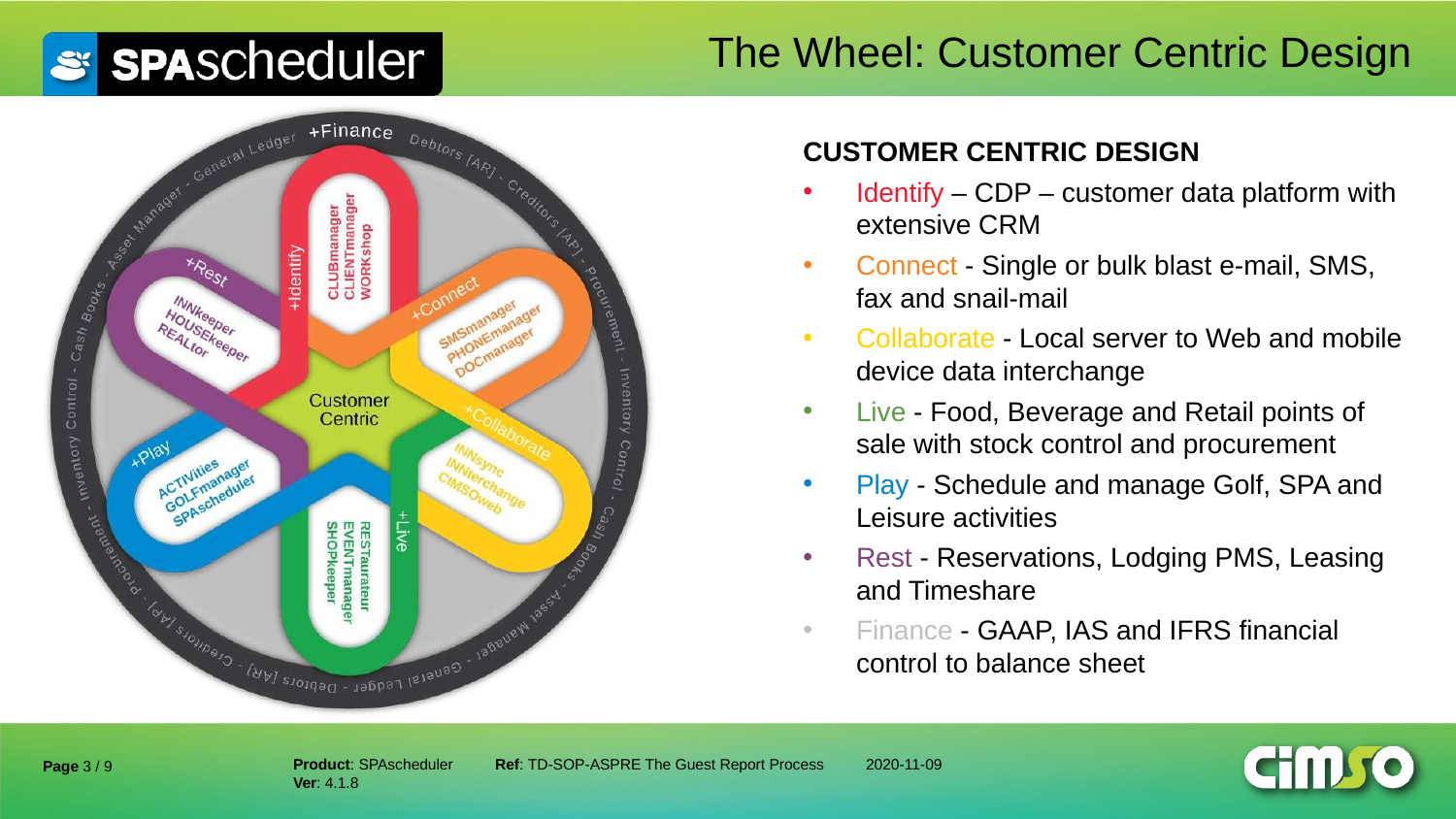#### Logging Into SPAscheduler

|                    | STILL O Menu      |
|--------------------|-------------------|
| ⊨                  | Administration    |
|                    | Golfer            |
| E                  | ActivityScheduler |
|                    | SpaScheduler      |
|                    | Restaurateur      |
|                    | ShopKeeper        |
| 4                  | AssetManager      |
|                    | WebRes            |
|                    |                   |
| $\mathbf{\hat{z}}$ | <b>InnSync</b>    |
| 鳳                  | <b>Fax Server</b> |
|                    | Phoneman          |
| 8                  | TimeKeeper        |
| $\sigma^{\circ}$   | Configuration     |
|                    | <b>EXEUP</b>      |
|                    | Close Menu        |
| ×                  | <b>Exit Menu</b>  |

Start your **CiMSO Menu**, select the **SPAscheduler**. Use your given **Login ID** and **Password** to log in



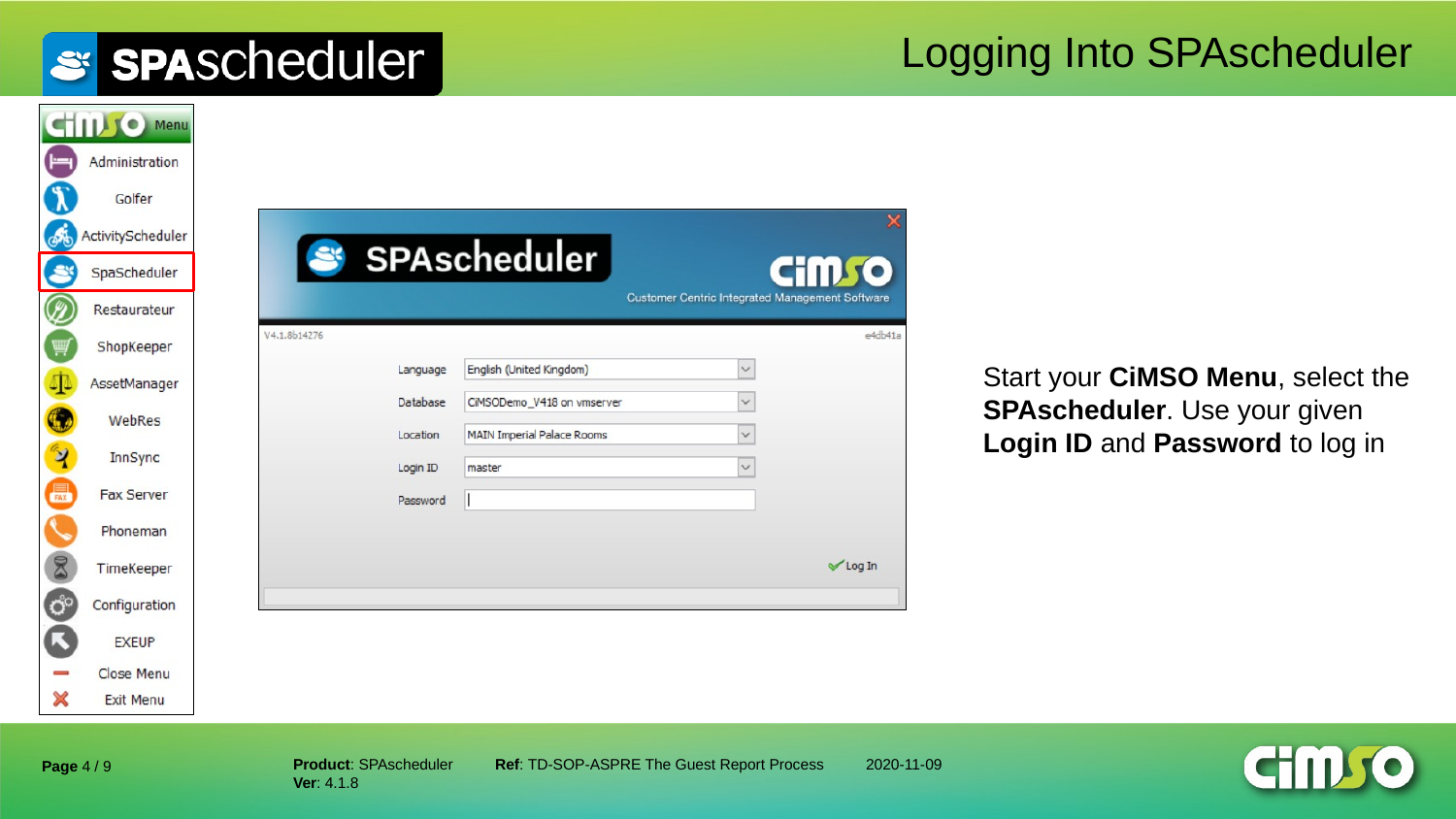#### **SPAscheduler**

| Ô                       |                 |                  |       |                           |       |               |                            |              |                                                                                                  | $\overline{\phantom{0}}$      | $\Box$                                   | $\times$  | Once logg   |
|-------------------------|-----------------|------------------|-------|---------------------------|-------|---------------|----------------------------|--------------|--------------------------------------------------------------------------------------------------|-------------------------------|------------------------------------------|-----------|-------------|
| Treatment Schedule      |                 | Dietary Schedule |       | Setup                     |       | Task Manager  |                            |              |                                                                                                  |                               |                                          |           | able to nay |
| 24 Jul 2019             | 0000            | <b>POS</b>       |       | Verify & Add Client & Add |       | Move<br>Guest | Wait List                  | S.           | $\mathscr{E}$                                                                                    | Reports Transact              |                                          |           |             |
| $\overline{\mathbf{C}}$ | Clients 2 08:00 |                  | 09:00 |                           | 10:00 |               | 11:00                      |              | <b>Booked Treatments</b>                                                                         |                               |                                          | ⇑         |             |
|                         |                 |                  |       |                           |       |               |                            |              |                                                                                                  |                               |                                          |           |             |
|                         |                 |                  |       |                           |       |               |                            |              | Treatments<br>Delux Anti-Ageing Facial 90 Min 01:30<br>Spa Pedicure 30 Min<br>Deflevology 60 Min |                               | $\frac{1}{2}$ Time<br>00:30<br>$n1 - n0$ |           |             |
|                         |                 |                  |       |                           |       |               |                            |              | Spa Packages<br>Package 1                                                                        |                               | ↑                                        | $\lambda$ |             |
|                         |                 |                  |       |                           |       |               |                            |              | Package 2<br><b>Staff Members</b>                                                                |                               |                                          | ٧<br>↑    |             |
|                         |                 |                  |       |                           |       |               |                            |              |                                                                                                  |                               |                                          | ↑         |             |
|                         |                 |                  |       |                           |       |               |                            |              | Venues                                                                                           |                               |                                          |           |             |
|                         |                 |                  |       |                           |       |               |                            |              |                                                                                                  | Treatment                     |                                          |           |             |
| Client                  |                 |                  |       |                           |       |               | $w \oplus \oplus x \equiv$ |              | ✔ Schedule                                                                                       |                               | <sup>63</sup> Cancel                     |           |             |
| Treatment               |                 |                  |       |                           |       |               |                            | $\checkmark$ |                                                                                                  | <b>HRSchedule Block Times</b> |                                          |           |             |

ed into **SPAscheduler**, You are vigate through the Database



Client

Treatment

 $\bullet$ 

24 Jul 2019

Schedule Block Times

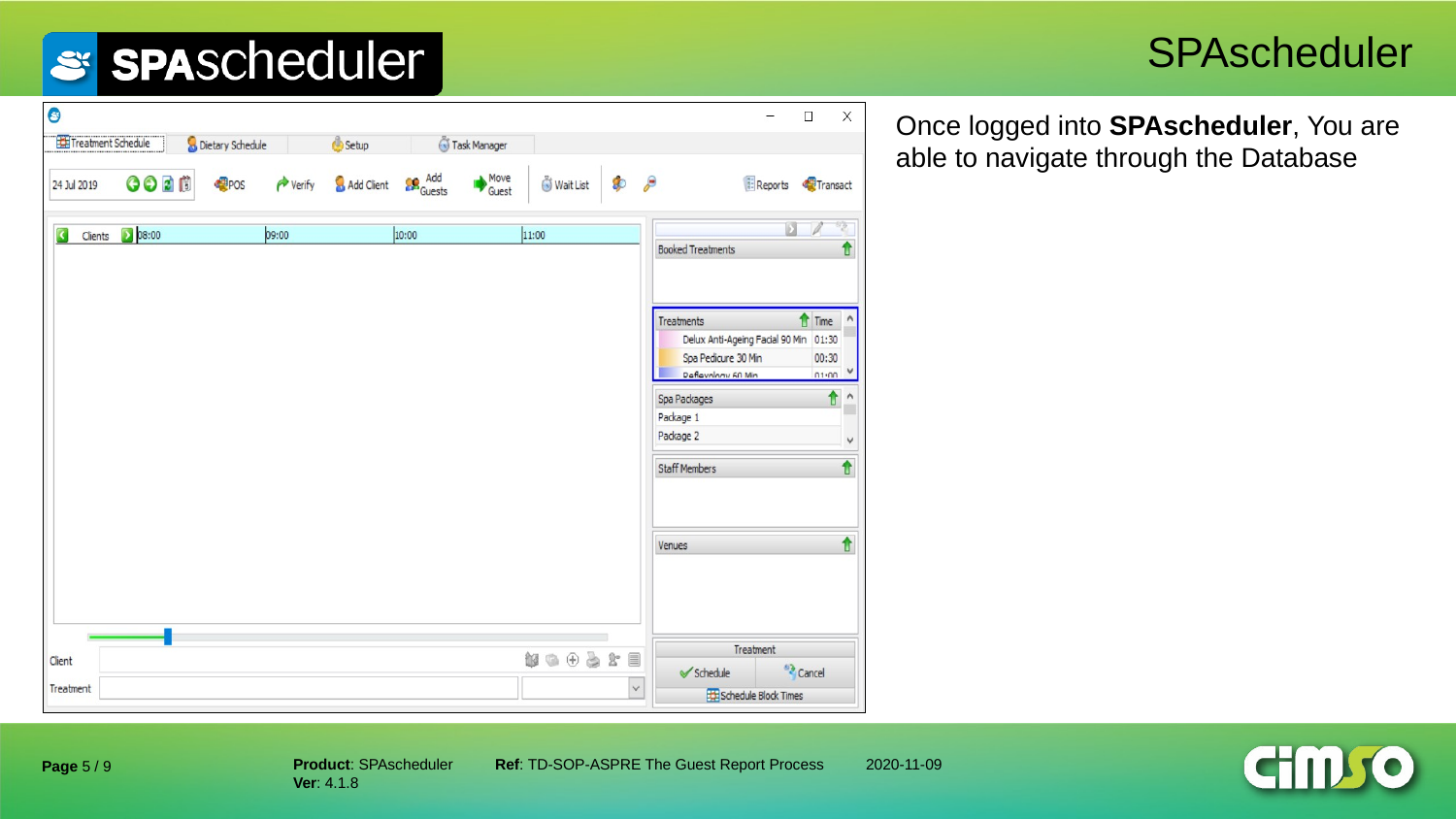### Navigation: The Guest Report Process

| 0                                                                                                      |                                                                                  |                                                 |                            |                    | $\Box$                                                                                                                    | X                  |  |
|--------------------------------------------------------------------------------------------------------|----------------------------------------------------------------------------------|-------------------------------------------------|----------------------------|--------------------|---------------------------------------------------------------------------------------------------------------------------|--------------------|--|
| Treatment Schedule                                                                                     | Dietary Schedule                                                                 | Setup                                           | Task Manager               |                    |                                                                                                                           |                    |  |
| $O$ $O$ $1$ $1$<br>25 Jul 2019                                                                         | POS<br>$\rightarrow$ Verify                                                      | <b>Conducts</b><br>Add Client                   | Move<br>Wait List<br>Guest | $\mathcal{P}$<br>P | $\left  \frac{1}{n} \right $ Reports<br>Transact                                                                          |                    |  |
| Staff Memb > 08:00                                                                                     | 09:00                                                                            | 10:00                                           | 11:00                      |                    | 99                                                                                                                        | ٨                  |  |
| Leilani De Koker<br>IPI<br><b>MASTER MASTER</b><br>P TREAT10<br><b>Amelia Metts</b><br>Melissa Pienaar | RRW - Delux Anti-Ageing Facial 90 Min<br>MUS1<br>冋<br>P<br>P TREAT9<br>P TREAT10 | 可<br>RRW - TREAT7<br>WES-TREAT15<br>P<br>TREAT9 | P RRW - TREAT13            | PIR                | Clients<br>1<br>Mr JS Robinson<br>Mrs C Weste<br>П<br><b>Booked Treatments</b>                                            | ٧<br>↟<br>$\wedge$ |  |
|                                                                                                        |                                                                                  |                                                 |                            |                    | Time<br>Treatments<br>Re-Varnish 30 Min<br>00:30<br>Spa Manicure 30 Min<br>00:30<br>Informium Eufaliation Eartal<br>01.00 |                    |  |
|                                                                                                        |                                                                                  |                                                 |                            |                    | ⇑<br>Spa Packages                                                                                                         | $\wedge$           |  |
|                                                                                                        |                                                                                  |                                                 |                            |                    | Package 4<br>Package 5                                                                                                    | v                  |  |
|                                                                                                        |                                                                                  |                                                 |                            |                    | ↟<br>Venues<br>Skincare Room 1<br>Skincare Room 2<br>Skincare Room 3                                                      | $\land$            |  |
|                                                                                                        |                                                                                  |                                                 |                            |                    | Therapy Room 1                                                                                                            | v                  |  |
| Client<br>ROBI0001 / Mr JS Robinson                                                                    |                                                                                  |                                                 | なっもうと目                     |                    | Treatment                                                                                                                 |                    |  |
| 09:10<br>Treatment                                                                                     |                                                                                  |                                                 |                            | $\vee$             | <sup>63</sup> Cancel<br>Schedule<br>Schedule Block Times                                                                  |                    |  |

Navigation: The Guest Report Process

❶ ❶ Select the **Reports** button



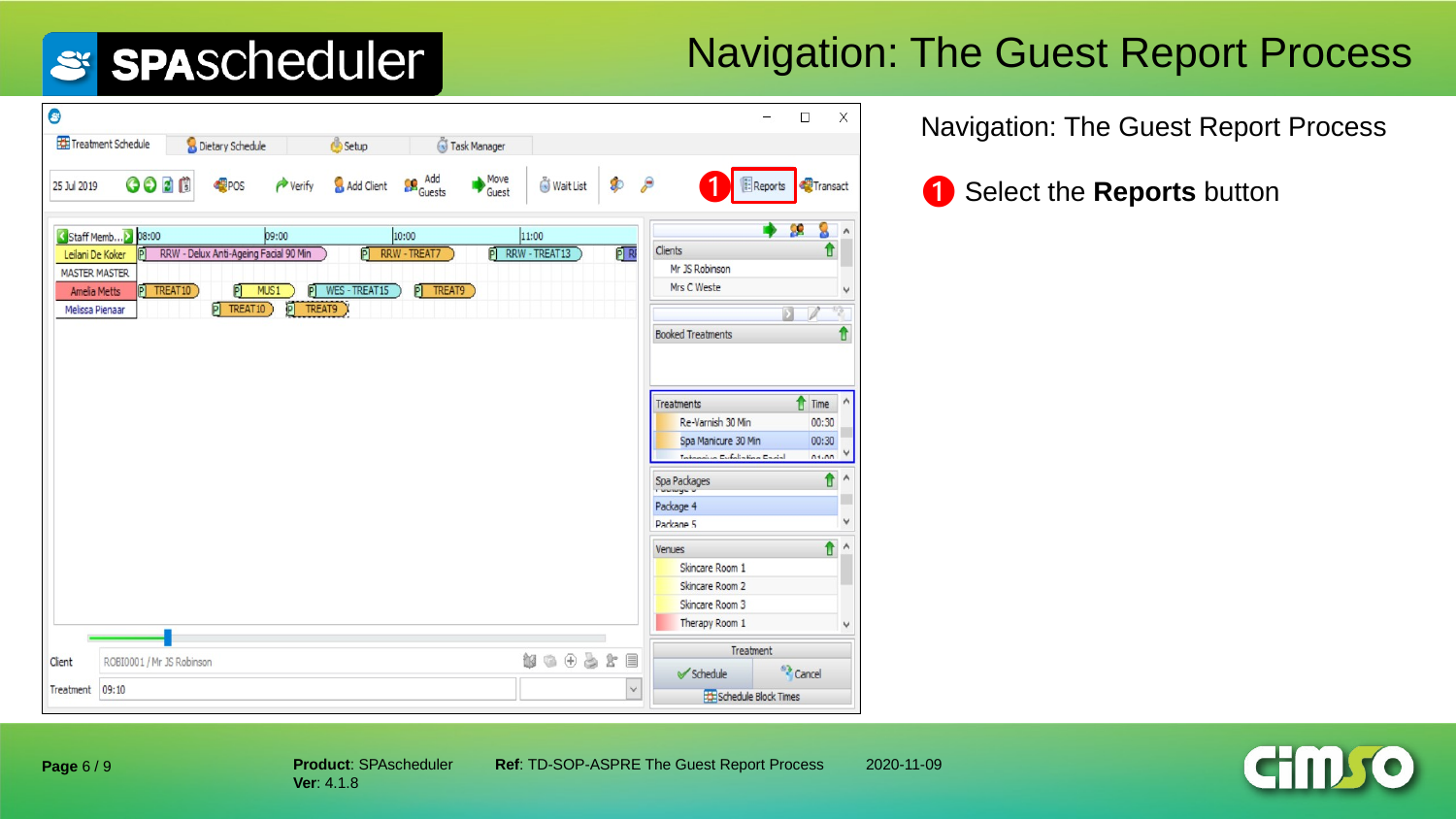### The Guest Report Process

| $\bullet$                                                                                                                                                                                                                                                                               |                                                                                                                                                                                                                                                                      |                          | X                                                                                                                                                                                                                                                                                                                                                 |
|-----------------------------------------------------------------------------------------------------------------------------------------------------------------------------------------------------------------------------------------------------------------------------------------|----------------------------------------------------------------------------------------------------------------------------------------------------------------------------------------------------------------------------------------------------------------------|--------------------------|---------------------------------------------------------------------------------------------------------------------------------------------------------------------------------------------------------------------------------------------------------------------------------------------------------------------------------------------------|
| Treatment Schedule<br>Dietary Schedule                                                                                                                                                                                                                                                  | Scheduling Reports<br>$\vert 2 \vert$                                                                                                                                                                                                                                |                          |                                                                                                                                                                                                                                                                                                                                                   |
| GODI<br>POS<br>$\rightarrow$ Verify<br>25 Jul 2019<br>208:00<br>$\overline{\textbf{C}}$<br>09:00<br>Clients<br>P TREAT10<br><b>P</b> TREAT<br>Mr JS Robinson<br>P DEK - Delux Anti-Ageing Facial 90 Min<br>Mrs C Weste<br>$P$ - TREAT10<br>可<br>$\overline{P}$<br>$-MUS1$<br>Ms M Weste | Report<br>Schedule Report<br>Schedules<br>Staff<br>$\overline{\mathbf{3}}$<br>Guest<br>Treatment<br>Venue<br>Treatment Progam<br>Schedule Planner<br>Daily Diet Sheet<br>Package & Treatment Sales<br>Commission & Sales<br>Transaction Recon<br>Lists<br>Treatments | $\bullet$<br>List<br>P D | $\left  \frac{\pi}{n} \right $ Reports<br>Transact<br><b>Booked Treatments</b><br>π<br>1-1 Spa Pedicure 30 Min TREAT10<br>1-1 Spa Manicure 30 Min TREAT9<br>Time<br><b>Treatments</b><br>Delux Anti-Ageing Facial 90 Min 01:30<br>Spa Pedicure 30 Min<br>00:30<br>Deflevology 60 Min<br>n1.00<br>⇑<br>Spa Packages<br>Λ<br>Package 1<br>Package 2 |
|                                                                                                                                                                                                                                                                                         | Diet Items<br>Schedule Track<br><b>E</b> Arrival List<br>Medical Consultation                                                                                                                                                                                        |                          | v<br>↟<br><b>Staff Members</b>                                                                                                                                                                                                                                                                                                                    |
| ROBI0001 / Mr JS Robinson<br>Client                                                                                                                                                                                                                                                     | Sort By<br><b>O</b> Guest Code<br>OUnit Name<br>4<br>Generate<br>X Close                                                                                                                                                                                             | 3x<br>)                  | ↑<br>Venues<br>Treatment                                                                                                                                                                                                                                                                                                                          |
| 06:00<br>Treatment                                                                                                                                                                                                                                                                      |                                                                                                                                                                                                                                                                      | $\checkmark$             | <sup>63</sup> Cancel<br>Schedule<br>Schedule Block Times                                                                                                                                                                                                                                                                                          |

The Guest Report Process:

❶ Select the **Reports** button ❷ **Scheduling Reports** window ❸ **Locate & Select**: select a report from the list – **Guest Report** 4 Select the **Generate** button



**Page** 7 / 9

**Product**: SPAscheduler **Ref**: TD-SOP-ASPRE The Guest Report Process 2020-11-09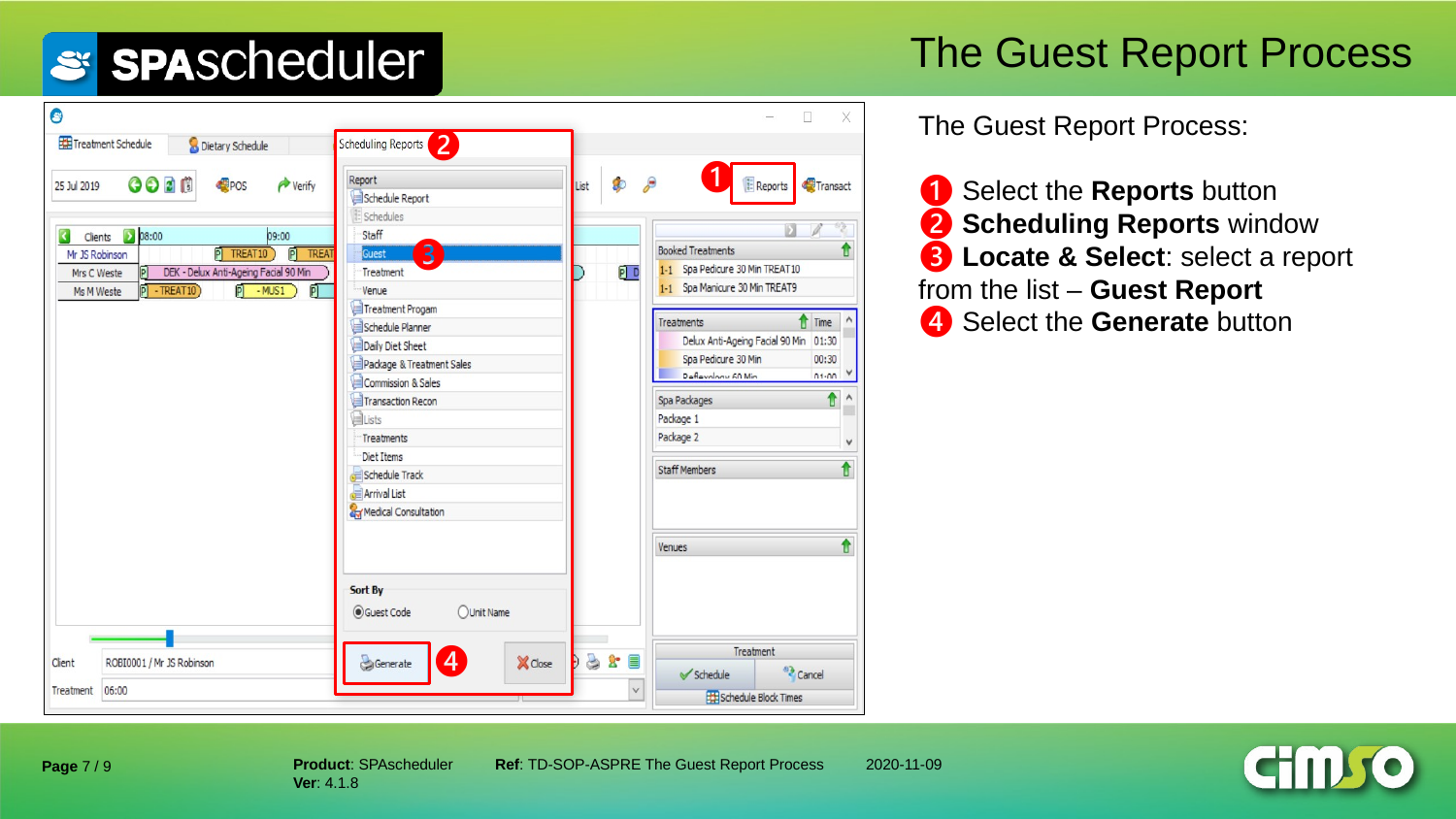#### The Staff Report Process

The **Print Preview**, you are able to **Print**, **Save**, **Fax**, or **Email** the Report

| $\bullet$                                                                         | Print Preview - Guest Schedule<br>$\Box$                                                                                                                                                                                                                                                                                                                                                                                                                                                                                                                                                                                                                                                                                                                                                                                                                                                                                                                                                                                          | X                                          | X<br>$\Box$                                                                                      |
|-----------------------------------------------------------------------------------|-----------------------------------------------------------------------------------------------------------------------------------------------------------------------------------------------------------------------------------------------------------------------------------------------------------------------------------------------------------------------------------------------------------------------------------------------------------------------------------------------------------------------------------------------------------------------------------------------------------------------------------------------------------------------------------------------------------------------------------------------------------------------------------------------------------------------------------------------------------------------------------------------------------------------------------------------------------------------------------------------------------------------------------|--------------------------------------------|--------------------------------------------------------------------------------------------------|
| Treatment Sch<br>25 Jul 2019                                                      | <b>Guest Schedule</b><br><b>Guest Schedule</b><br>Guest Mr JS Robinson<br>Guest Mrs C Weste<br>Date: Thursday, 25 Jul 2019<br>Date: Thursday, 25 Jul 2019                                                                                                                                                                                                                                                                                                                                                                                                                                                                                                                                                                                                                                                                                                                                                                                                                                                                         | $\wedge$                                   | Transact                                                                                         |
| $\overline{\textbf{C}}$<br>Clients<br>Mr JS Robinson<br>Mrs C Weste<br>Ms M Weste | Treatment<br><b>Duration Staff Member</b><br>Venue<br>Treatment<br>Duration Staff Member<br>Time<br>Venue<br><b>Time</b><br>Spa Pedicure 30 Min<br>08:35<br>30 min. Melissa Flenaar<br>Skincare Room 1<br>08:00<br>Delux Anti-Ageing Facial 90 Min<br>90 min. Leilani De Koker<br>Skincare Room3<br>Spa Maricure 30 Mm<br>30 min. Melissa Renaar<br>Skincare Room 1<br>Skincare Room3<br>09:10<br>09:45<br>Paraffin Dip 45 Min<br>45 min. Leilani De Koker<br>10:45<br>Swedish Full Body Massage 45<br>45 min. Leilani De Koker<br>Skincare Room3<br>Treatment Schedule<br>Skincare Schedule<br>11:45<br>Shiats u 50 Min<br>50 min. Leilani De Koker<br>Skincare Room3<br>Treatment Schedule<br>13:00<br>Skincare Room3<br>Thai Half Body Massage 30 Min<br>30 min. Leilani De Koker<br>Skincare Schedule<br>Treatment Schedule<br>Treatment Schedule<br>Skincare Schedule<br>Skincare Schedule<br><b>Treatment S</b><br>Treatment Schedule<br>Skincare Schedule<br>Treatment Schedule<br>Skincare Schedule<br><b>Treatment S</b> | ٧                                          | 1<br>AT 10<br>AT <sub>9</sub><br>Time<br>90 Min 01:30<br>00:30<br>n1.00<br>↑<br>Α<br>٧<br>↑<br>↟ |
| Client<br><b>ROBI</b><br>06:00<br>Treatment                                       | $\overline{\phantom{a}}$<br><b>Progress</b><br>Zoom<br>Load Report<br>$\mathbf{D}$<br>B<br>$\triangleright$<br>8<br>$\overline{\mathbf{K}}$<br>g<br>S<br>$\circledR$<br><b>Print Setup</b><br>E-mail<br><b>Iti</b> jSave Report<br>Print<br>Fax<br>1.1.1.1.1.1.1.1.1.1<br>Page 1 of 2                                                                                                                                                                                                                                                                                                                                                                                                                                                                                                                                                                                                                                                                                                                                             | $\,$<br>$\boldsymbol{\mathsf{x}}$<br>Close | Cancel<br><b>Times</b>                                                                           |

**Page** 8 / 9

**Ver**: 4.1.8

**Product**: SPAscheduler **Ref**: TD-SOP-ASPRE The Guest Report Process 2020-11-09